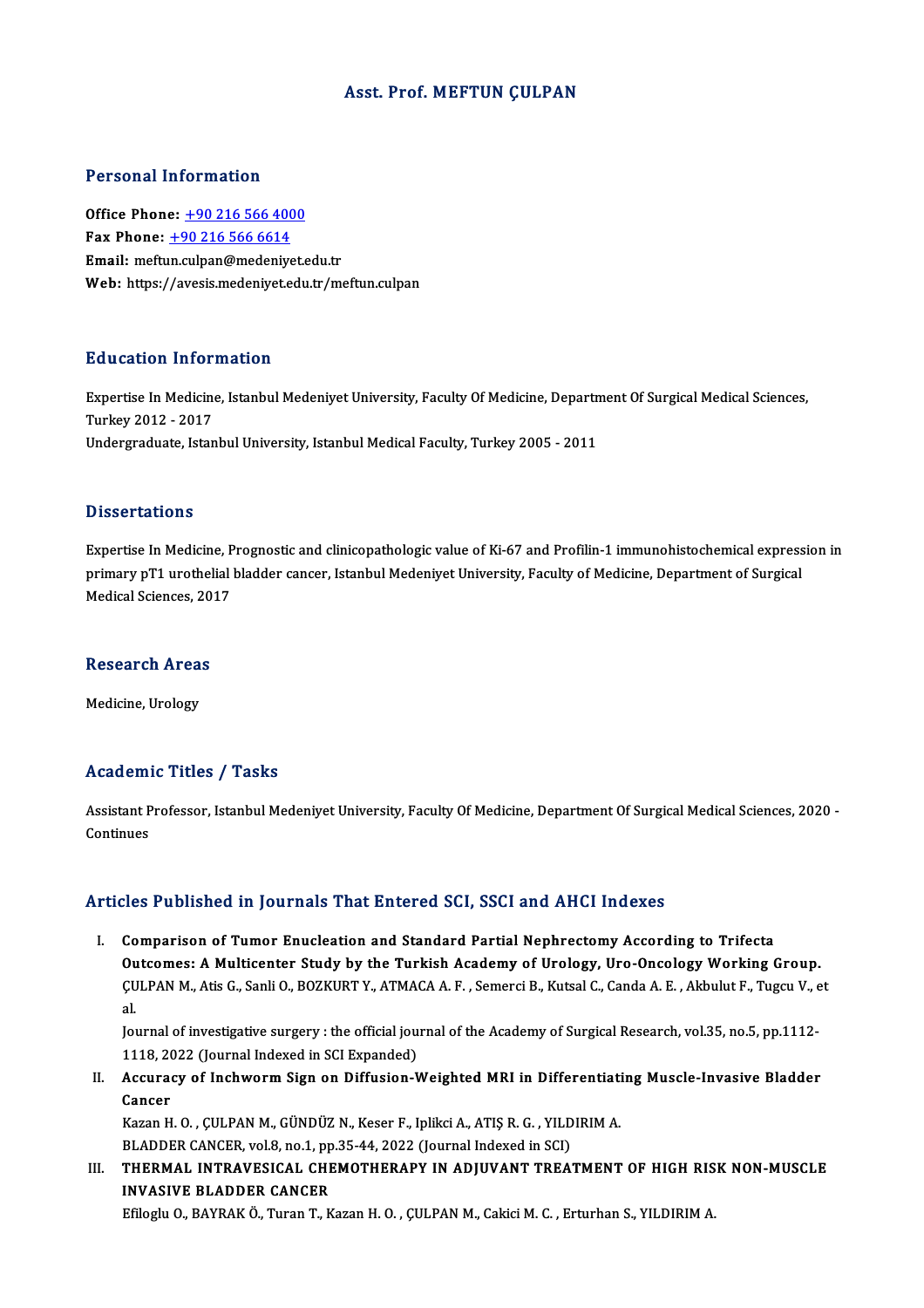ARCHIVOS ESPANOLES DE UROLOGIA, vol.74, no.9, pp.875-882, 2021 (Journal Indexed in SCI)

IV. Turkish validation and reliability of the symptoms of Lower Urinary Tract Dysfunction Research ARCHIVOS ESPANOLES DE UROLOGIA, vol.74, no.9, pp.875-882, 2021 (Journal Indexed in SCI)<br>Turkish validation and reliability of the symptoms of Lower Urinary Tract Dysfunction Resea<br>Network Symptom Index-29 (LURN SI-29) ques Turkish va<br>Network S<br>symptoms<br>CULPAN M Network Symptom Index-29 (LURN SI-29) questionnaire in patients with low<br>symptoms<br>ÇULPAN M., ACAR H. C. , Cella D., TAHRA A., Cakici M. C. , Efiloglu O., Atis G., YILDIRIM A.<br>NEUPOUPOLOCY AND UPODYNAMICS 2021 (Journal Indo

symptoms<br>ÇULPAN M., ACAR H. C. , Cella D., TAHRA A., Cakici M. C. , Efiloglu O., Atis G., YILDIRIM A.<br>NEUROUROLOGY AND URODYNAMICS, 2021 (Journal Indexed in SCI)

CULPAN M., ACAR H. C. , Cella D., TAHRA A., Cakici M. C. , Efiloglu O., Atis G., YILDIRIM A.<br>NEUROUROLOGY AND URODYNAMICS, 2021 (Journal Indexed in SCI)<br>V. Impact of delay in cystoscopic surveillance on recurrence and prog NEUROUROLOGY AND URODYNAMICS, 2021 (Journal Indexed in SCI)<br>Impact of delay in cystoscopic surveillance on recurrence and progr<br>non-muscle-invasive bladder cancer during the COVID-19 pandemic<br>CULBAN M. Keser E. ACAB H.C., Impact of delay in cystoscopic surveillance on recurrence and progression rates in patients with<br>non-muscle-invasive bladder cancer during the COVID-19 pandemic<br>ÇULPAN M., Keser F., ACAR H. C. , Otunctemur A., Kucuk E. V. non-<br>ÇULF<br>et al.<br>INTE CULPAN M., Keser F., ACAR H. C. , Otunctemur A., Kucuk E. V. , ERDEM S., Ozer M., Se<br>et al.<br>INTERNATIONAL JOURNAL OF CLINICAL PRACTICE, 2021 (Journal Indexed in SCI)<br>The efficiency of prostate specific antisen density meas

INTERNATIONAL JOURNAL OF CLINICAL PRACTICE, 2021 (Journal Indexed in SCI)

et al.<br>INTERNATIONAL JOURNAL OF CLINICAL PRACTICE, 2021 (Journal Indexed in SCI)<br>VI. The efficiency of prostate-specific antigen density measurement using three different methods on<br>the prediction of biochemical recurrence The efficiency of prostate-specific antigen density measurement using the<br>the prediction of biochemical recurrence<br>Danacioglu Y.O., Keser F., Efiloglu O., ÇULPAN M., Polat S., ATIŞ R. G., YILDIRIM A. the prediction of biochemical recurrence<br>Danacioglu Y. O. , Keser F., Efiloglu O., ÇULPAN M., Polat S., ATIŞ R. G<br>AGING MALE, vol.24, no.1, pp.15-23, 2021 (Journal Indexed in SCI)<br>Prespectis and elinisepathelesis volue of

Danacioglu Y. O. , Keser F., Efiloglu O., ÇULPAN M., Polat S., ATIŞ R. G. , YILDIRIM A.<br>AGING MALE, vol.24, no.1, pp.15-23, 2021 (Journal Indexed in SCI)<br>VII. Prognostic and clinicopathologic value of ki-67 and profilin 1 AGING MALE, vol.24, no.1, pp.15-23, 2021 (J<br>Prognostic and clinicopathologic value<br>primary pT1 urothelial bladder cancer<br>Culpan M. Turon T. Örkaplı S. S. Zonginline Prognostic and clinicopathologic value of ki-67 and profilin 1 immunohistochemical exp<br>primary pT1 urothelial bladder cancer<br>Çulpan M., Turan T., Özkanlı S. Ş. , Zenginkinet T., Kazan Ö., Uçar T., Atış R. G. , Çaşkurlu T.,

pri<mark>mary pT1 urothelial bladder cancer</mark><br>Çulpan M., Turan T., Özkanlı S. Ş. , Zenginkinet T., Kazan Ö., Uçar T., Atış R. G. , Çaşkurlu T., Yıldırım A.<br>Journal Of Cancer Research And Therapeutics, vol.17, no.2, pp.434-442, 2

Culpan M., Turan T., Özkanlı S. Ş. , Zenginkinet T., Kazan Ö., Uçar T., Atış R. G. , Çaşkurlu T., Yıldırım A.<br>Journal Of Cancer Research And Therapeutics, vol.17, no.2, pp.434-442, 2020 (Journal Indexed in SCI Expanded)<br>VI

- Journal Of Cancer Research And Therapeutics, vol.17, no.2, pp.434-442, 2020<br>The effect of shock wave lithotripsy and retrograde intrarenal surge<br>life in 10-20 mm renal stones: a prospective randomized pilot study<br>Atis C. C The effect of shock wave lithotripsy and retrograde int<br>life in 10-20 mm renal stones: a prospective randomize<br>Atis G., Çulpan M., Ucar T., Sendogan F., Kazan H. O. , Yıldırım A.<br>UPOLITHIASIS 2020 (Journal Indoved in SCI) life in 10-20 mm renal stones: a prospective randomized pilot study<br>Atis G., Çulpan M., Ucar T., Sendogan F., Kazan H. O. , Yıldırım A.<br>UROLITHIASIS, 2020 (Journal Indexed in SCI) Atis G., Çulpan M., Ucar T., Sendogan F., Kazan H. O. , Yıldırım A.<br>UROLITHIASIS, 2020 (Journal Indexed in SCI)<br>IX. Changes in Antimicrobial Resistance of Urinary Tract Infections in Adult Patients over a 5-Year<br>Period
- UROLITI<br>Change<br>Period Changes in Antimicrobial Resistance of Urinary Tract Infec<br>Period<br>Caskurlu H., Culpan M., Erol B., Turan T., Vahaboglu H., Caskurlu T.<br>UPOLOCIA INTERNATIONALIS vol 104 np.287-292-2020 (Journa)

Period<br>Caskurlu H., Culpan M., Erol B., Turan T., Vahaboglu H., Caskurlu T.<br>UROLOGIA INTERNATIONALIS, vol.104, pp.287-292, 2020 (Journal Indexed in SCI)

- X. The Fate of Residual Fragments After Retrograde Intrarenal Surgery in Long-Term Follow-up UROLOGIA INTERNATIONALIS, vol.104, pp.287-292, 2020 (Journal Indexed in SCI)<br>The Fate of Residual Fragments After Retrograde Intrarenal Surgery in Long-Te<br>Atis G., Pelit E. S. , Culpan M., Gunaydin B., Turan T., Danacioglu The Fate of Residual Fragments After Retrograde Intrarenal Su<br>Atis G., Pelit E. S. , Culpan M., Gunaydin B., Turan T., Danacioglu Y. O. , Yild<br>UROLOGY JOURNAL, vol.16, no.1, pp.1-5, 2019 (Journal Indexed in SCI)<br>The estivi UROLOGY JOURNAL, vol.16, no.1, pp.1-5, 2019 (Journal Indexed in SCI)<br>XI. The activity and discussion points of #Circumcision through Twitter; a microblogging platform
- Ucar T., Culpan M., ÇAŞKURLU T., Karaman M., SILAY M. S. The activity and discussion points of #Circumcision through Twitter; a microblogging platform<br>Ucar T., Culpan M., ÇAŞKURLU T., Karaman M., SILAY M. S.<br>INTERNATIONAL JOURNAL OF IMPOTENCE RESEARCH, vol.30, no.5, pp.249-252, Ucar T., Culpan M., ÇAŞKURLU T., Karaman M., SILAY M. S.<br>INTERNATIONAL JOURNAL OF IMPOTENCE RESEARCH, vol.30, no.5, pp.249-252, 2018 (Journal Indexed in a<br>XII. Changes in antimicrobial resistance and demographics of UT
- INTERNATIONAL JOURNAL OF IMPO<br>Changes in antimicrobial resista<br>institution over a 6-year period<br>EPOLE CULPAN M. Cockurbi H. SA Changes in antimicrobial resistance and demographics of UTIs in pediatric patients in a single<br>institution over a 6-year period<br>EROL B., CULPAN M., Caskurlu H., SARI U., Cag Y., Vahaboglu H., OZUMUT S. H. , KARAMAN M. İ. , institution over a 6-year period<br>EROL B., CULPAN M., Caskurlu H., SARI U., Cag Y., Vahaboglu H., OZUMUT S. H. , KARAMAN M. İ. , CASKURLU T.<br>JOURNAL OF PEDIATRIC UROLOGY, vol.14, no.2, 2018 (Journal Indexed in SCI)

EROL B., CULPAN M., Caskurlu H., SARI U., Cag Y., Vahaboglu H., OZUMUT S. H. , KARAMAN M. İ. , CASKURLU T.<br>JOURNAL OF PEDIATRIC UROLOGY, vol.14, no.2, 2018 (Journal Indexed in SCI)<br>XIII. Can intervals in extracorporeal sho JOURNAL OF PEDIATRIC U<br>Can intervals in extrace<br>upper ureteral stones?<br>Turan T. Efiech: O. Danas Can intervals in extracorporeal shock wave lithotripsy sessions affect success in the treatment of<br>upper ureteral stones?<br>Turan T., Efioglu O., Danacıoğlu Y. O. , Şendoğan F., Çulpan M., Günaydın B., ATIŞ R. G. , Caskurlu

upper ureteral stones?<br>Turan T., Efioglu O., Danacıoğlu Y. O. , Şendoğan F., Çulpan M., Günaydın B., ATIŞ R. G. , Caskurlu T., YILDIRIM A.<br>VIDEOSURGERY AND OTHER MINIINVASIVE TECHNIQUES, vol.13, no.4, pp.507-511, 2018 (Jou Turan T., Efioglu O., Danacıoğlu Y. O. , Şendoğan F., Çulpan M., Günaydın B., ATIŞ R. G. , Caskurlu T., YILDIRIM A.<br>VIDEOSURGERY AND OTHER MINIINVASIVE TECHNIQUES, vol.13, no.4, pp.507-511, 2018 (Journal Indexed in SC<br>XIV.

VIDEOSURGERY AND OTHER MINIINVASIVE TECHNIQUES, vol.13, no.4, pp.507-511, 2018 (Journal Indexed in S<br>PREVALENCE OF ANTIBIOTIC RESISTANCE IN FECAL FLORA BEFORE TRANSRECTAL ULTRASOUND<br>GUIDED PROSTATE BIOPSY AND THE CLINICAL PREVALENCE OF ANTIBIOTIC RESISTANCE IN FECAL FLORA BEFORE TRANSRECTAL ULTRASOUND-<br>GUIDED PROSTATE BIOPSY AND THE CLINICAL IMPACT OF TARGETED ANTIBIOTIC PROPHYLAXIS<br>Ozgur A., Asif Y., Gokhan A., Berrin T., Cenk G., Bulent E GUIDED PROSTATE BIOPSY AND THE CLINICAL IMPACT OF TARGETED ANTIBIOTIC PROPHYLAXIS

## XV. Comparison ofMini-percutaneous Nephrolithotomy and Retrograde Intrarenal Surgery in Preschool-aged Children Comparison of Mini-percutaneous Nephrolithotomy and Retrogr<br>Preschool-aged Children<br>PELİT E.S., Atis G., Kati B., Akin Y., Ciftci H., Culpan M., Yeni E., Caskurlu T.<br>UPOLOCY, vel 101 pp 21-25-2017 (Journal Indoved in SCL) Preschool-aged Children<br>PELİT E. S. , Atis G., Kati B., Akin Y., Ciftci H., Culpan M., Yeni E<br>UROLOGY, vol.101, pp.21-25, 2017 (Journal Indexed in SCI)<br>Comparison of Persutaneous Nophralithetomy and P

PELİT E. S. , Atis G., Kati B., Akin Y., Ciftci H., Culpan M., Yeni E., Caskurlu T.<br>UROLOGY, vol.101, pp.21-25, 2017 (Journal Indexed in SCI)<br>XVI. Comparison of Percutaneous Nephrolithotomy and Retrograde Intrarenal Su UROLOGY, vol.101,<br>Comparison of P<br>mm Renal Stones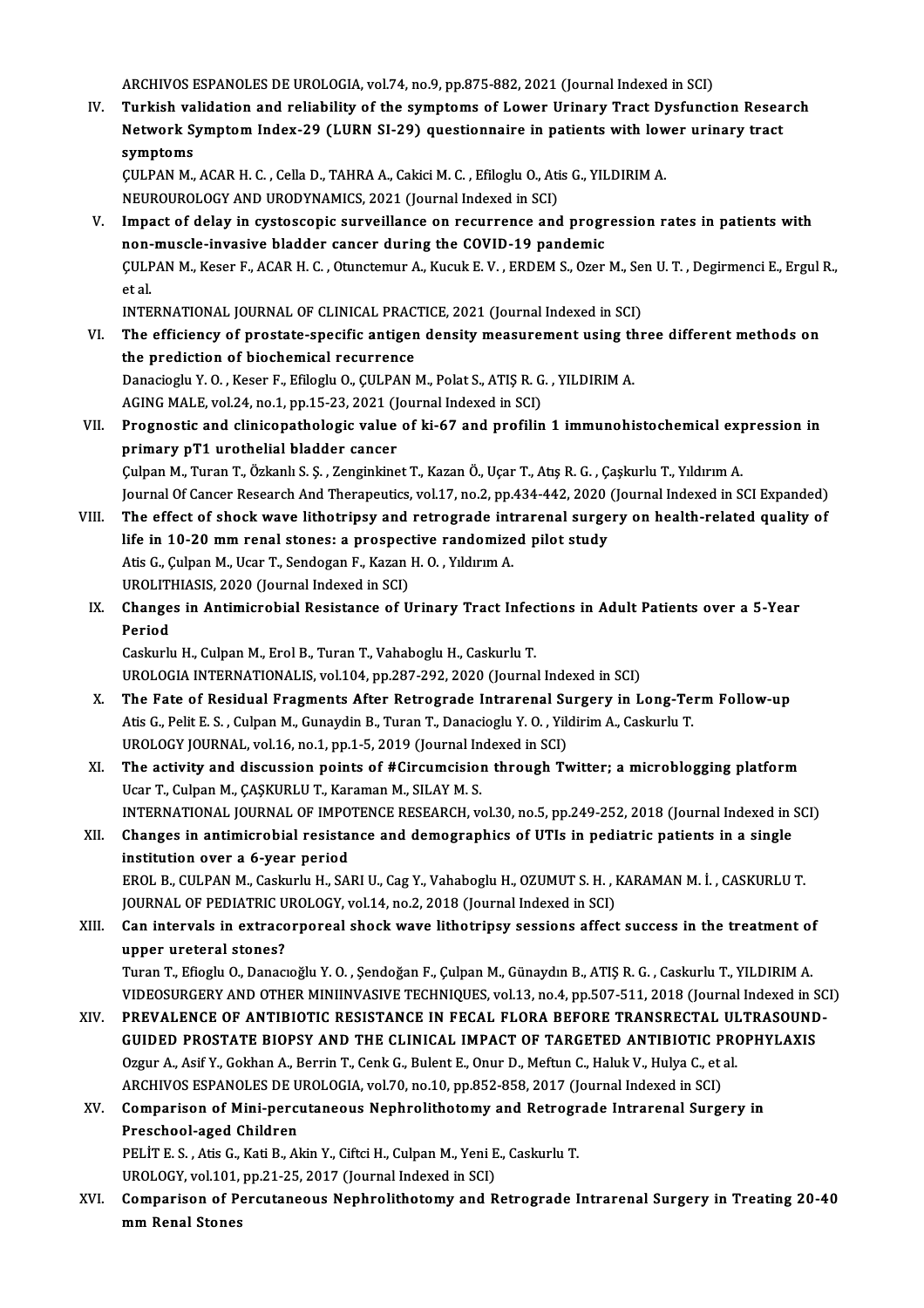Atis G., Culpan M., PELİT E. S. , Canakci C., Ulusi I., Gunaydin B., YILDIRIM A., Caskurlu T.<br>UPOLOCY IQUPNAL, YRLİ4, Pe 3, PP 3995-3999-3917 (Jeurnal Indexed in SCI) Atis G., Culpan M., PELİT E. S. , Canakci C., Ulusi I., Gunaydin B., YILDIRIM A., Cask<br>UROLOGY JOURNAL, vol.14, no.2, pp.2995-2999, 2017 (Journal Indexed in SCI) UROLOGY JOURNAL, vol.14, no.2, pp.2995-2999, 2017 (Journal Indexed in SCI)<br>Articles Published in Other Journals

rticles Published in Other Journals<br>I. The Clinical Impact of Tumor Grade Heterogeneity in Non-muscle-invasive Urothelial Carcinoma of<br>the Pladder The Clinical<br>The Clinical<br>the Bladder<br>Culpan M. Ko The Clinical Impact of Tumor Grade Heterogeneity<br>the Bladder<br>Çulpan M., Keser F., İplikçi A., Kır G., Atış R. G. , Yıldırım A.<br>Medeniyat Medical Journal val 26 no.4 nn 210 217 202 the Bladder<br>Çulpan M., Keser F., İplikçi A., Kır G., Atış R. G. , Yıldırım A.<br>Medenivet Medical Journal, vol.36, no.4, pp.310-317, 2021 (National Refreed University Journal)

Culpan M., Keser F., İplikçi A., Kır G., Atış R. G. , Yıldırım A.<br>Medeniyet Medical Journal, vol.36, no.4, pp.310-317, 2021 (National Refreed University Journal)<br>II. The clinical impact of androgen deprivation therapy Medeniye<br>The clini<br>severity<br>Kazan O The clinical impact of androgen deprivation<br>severity<br>Kazan O., ÇULPAN M., Efilog O., Atis G., YILDIRIM A.<br>TURKISH JOURNAL OF UROLOGY .vel 47, ne 6, nn 4. severity<br>Kazan O., ÇULPAN M., Efilog O., Atis G., YILDIRIM A.<br>TURKISH JOURNAL OF UROLOGY, vol.47, no.6, pp.495-501, 2021 (Journal Indexed in ESCI)<br>Sunnaclavicular lymph no.de as the first presentation and late akin metesta

Kazan O., ÇULPAN M., Efilog O., Atis G., YILDIRIM A.<br>TURKISH JOURNAL OF UROLOGY, vol.47, no.6, pp.495-501, 2021 (Journal Indexed in ESCI)<br>III. Supraclavicular lymph node as the first presentation and late skin metastasis: TURKISH JOURNAL OF UROLOON<br>Supraclavicular lymph node<br>course for prostate cancer<br>Culpap M. Vildinim A. Tunap T. course for prostate cancer<br>Çulpan M., Yildirim A., Turan T., Caskurlu T.<br>TURKISH JOURNAL OF UROLOGY, vol.44, no.1, pp.75-78, 2018 (Journal Indexed in ESCI)<br>Cunnent essessment of suidelines by a single senter ennueseb to te

Çulpan M., Yildirim A., Turan T., Caskurlu T.

- IV. Current assessment of guidelines by a single-center approach to testicular tumor treatment TURKISH JOURNAL OF UROLOGY, vol.44, no.1, pp.75-78, 2018 (Journal)<br>Current assessment of guidelines by a single-center approach t<br>Efiloğlu Ö., Turan T., Yıldırım A., Ulus İ., Çulpan M., Atış R. G. , Çaşkurlu T.<br>Yoni Ürelej Current assessment of guidelines by a single-center approach to testicular<br>Efiloğlu Ö., Turan T., Yıldırım A., Ulus İ., Çulpan M., Atış R. G. , Çaşkurlu T.<br>Yeni Üroloji Dergisi, vol.12, no.1, pp.28-31, 2017 (Other Refereed Efiloğlu Ö., Turan T., Yıldırım A., Ulus İ., Çulpan M., Atış R. G. , Çaşkurlu T.<br>Yeni Üroloji Dergisi, vol.12, no.1, pp.28-31, 2017 (Other Refereed National Journa<br>V. Mixed Epithelial and Stromal Tumor of the Kidney: A Rar
- Yeni Üroloji Dergisi, vol.12, no.1, pp.28-31, 2017 (Other Refereed National<br>Mixed Epithelial and Stromal Tumor of the Kidney: A Rare Case F<br>Özkanlı S. Ş. , Engin Zerk P., Zemheri E., Çulpan M., Zenginkinet T., Aydın A.<br>Jou V. Mixed Epithelial and Stromal Tumor of the Kidney: A Rare Case Report<br>Özkanlı S. Ş. , Engin Zerk P., Zemheri E., Çulpan M., Zenginkinet T., Aydın A.<br>Journal of Medical Cases, vol.5, no.6, pp.362-365, 2014 (Refereed Journ

## Books&Book Chapters

I. Prostat kanserimetastatik hastalıkta tedavi ÇulpanM.,YıldırımA. Prostat kanseri metastatik hastalıkta tedavi<br>Çulpan M., Yıldırım A.<br>in: Güncel Üroloji 2. Baskı, Prof. Dr. M. Önder Yaman,Prof. Dr. Ateş Kadıoğlu,Prof. Dr. Ali İhsan Taşçı, Editor, Nobel<br>Yayın Dağıtım, İstanbul, nr.620,640 Çulpan M., Yıldırım A.<br>in: Güncel Üroloji 2. Baskı, Prof. Dr. M. Önd<br>Yayın Dağıtım, İstanbul, pp.629-640, 2018<br>Lananoskanik Ünolojinin Tamal Brana in: Güncel Üroloji 2. Baskı, Prof. Dr. M. Önder Yan<br>Yayın Dağıtım, İstanbul, pp.629-640, 2018<br>II. Laparoskopik Ürolojinin Temel Prensipleri Yayın Dağıtım, İstan<br><mark>Laparoskopik Üro</mark><br>Çulpan M., Atış R. G.<br>in: Güncel Üroleji 2 Çulpan M., Atış R. G.<br>in: Güncel Üroloji 2. Baskı, Prof. Dr. M. Önder Yaman,Prof. Dr. Ates Kadıoğlu,Prof. Dr. Ali İhsan Tascı, Editor, Nobel Yayın Dağıtım, İstanbul, pp.789-795, 2018 in: Güncel Üroloji 2. Baskı, Prof. Dr. M. Önder Yaman,Pro<br>Yayın Dağıtım, İstanbul, pp.789-795, 2018<br>III. Lazer yardımlı laparoskopik parsiyel nefrektomi Yayın Dağıtım, İstanbul, pp.789-7<br><mark>Lazer yardımlı laparoskopik</mark><br>Çulpan M., Atış R. G. , Çaşkurlu T.<br>inı Ürelejide Lazer Kullanımı Pre

in: Ürolojide Lazer Kullanımı, Prof. Dr. Turhan Çaşkurlu,Doç. Dr. Gökhan Atış, Editor, Nobel Yayın Dağıtım, İstanbul,<br>pp.65-68, 2017 Culpan M., Atış R. G., Çaşkurlu T. in: Ürolojide Lazer Kullanımı, Prof. Dr. Tu<br>pp.65-68, 2017<br>IV. Üretra darlıklarında lazer kullanımı<br>Culpan M. Erol P.

pp.65-68, 2017<br><mark>Üretra darlıklar</mark><br>Çulpan M., Erol B.<br>in: Ürolojide larer Üretra darlıklarında lazer kullanımı<br>Çulpan M., Erol B.<br>in: Ürolojide lazer kullanımı, Prof. Dr. Turhan Çaşkurlu,Doç. Dr. Gökhan Atış, Editor, Nobel Yayın Dağıtım, İstanbul,<br>nn 51, 59, 2017 Culpan M., Erol<br>in: Ürolojide laz<br>pp.51-58, 2017<br>Sistemetride e in: Ürolojide lazer kullanımı, Prof. Dr. Turha<br>pp.51-58, 2017<br>V. Sistometride stres üriner inkontinans<br>Culpan M. Gürbür C

## pp.51-58, 2017<br>V. Sistometride stres üriner inkontinans<br>Çulpan M., Gürbüz C.

Sistometride stres üriner inkontinans<br>Çulpan M., Gürbüz C.<br>in: Pratik Ürodinami, Cenk Gürbüz,Burhan Coşkun, Editor, Nobel Yayın Dağıtım, İstanbul, pp.93-97, 2017<br>Polum Sistemetri

## VI. Dolum Sistometri<br>Culpan M., Gürbüz C.

in: Pratik Ürodinami,<br>Dolum Sistometri<br>Çulpan M., Gürbüz C.<br>in: Pratik Ürodinami

in:PratikÜrodinami,CenkGürbüz,BurhanCoşkun,Editor,NobelYayınDağıtım, İstanbul,pp.33-41,2017

VII. Prostat Kanseri Metastatik Hastalıkta Tedavi